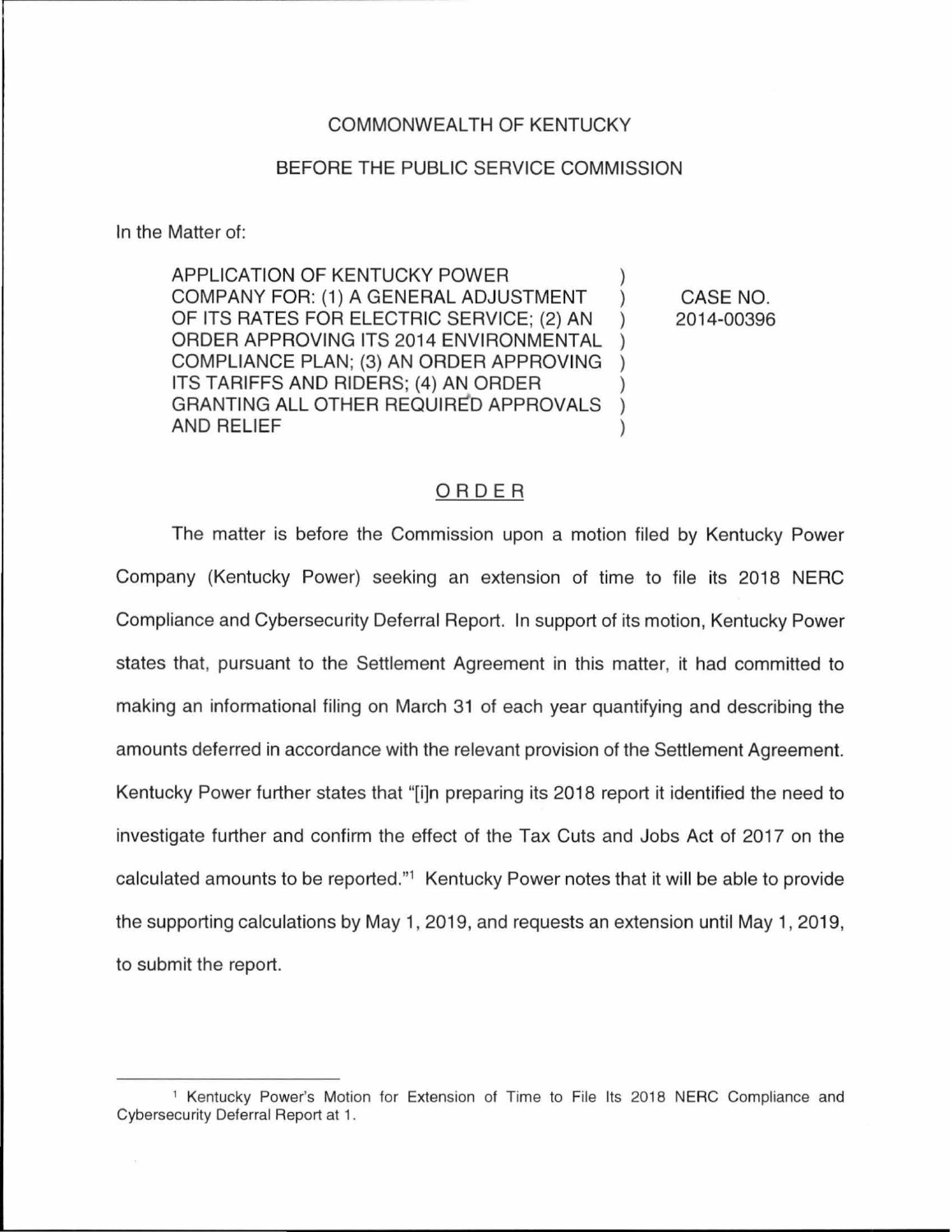Having reviewed the motion and being otherwise sufficiently advised, the Commission finds that Kentucky Power has established good cause to permit it a short extension of time until May 1, 2019, in which to file its 2018 NERC report.

IT IS THEREFORE ORDERED that:

1. Kentucky Power's motion for an extension of time is granted.

2. Kentucky Power shall file its 2018 NERC Compliance and Cybersecurity Deferral Report on or before May 1, 2019.

## [REMAINDER OF PAGE INTENTIONALLY LEFT BLANK]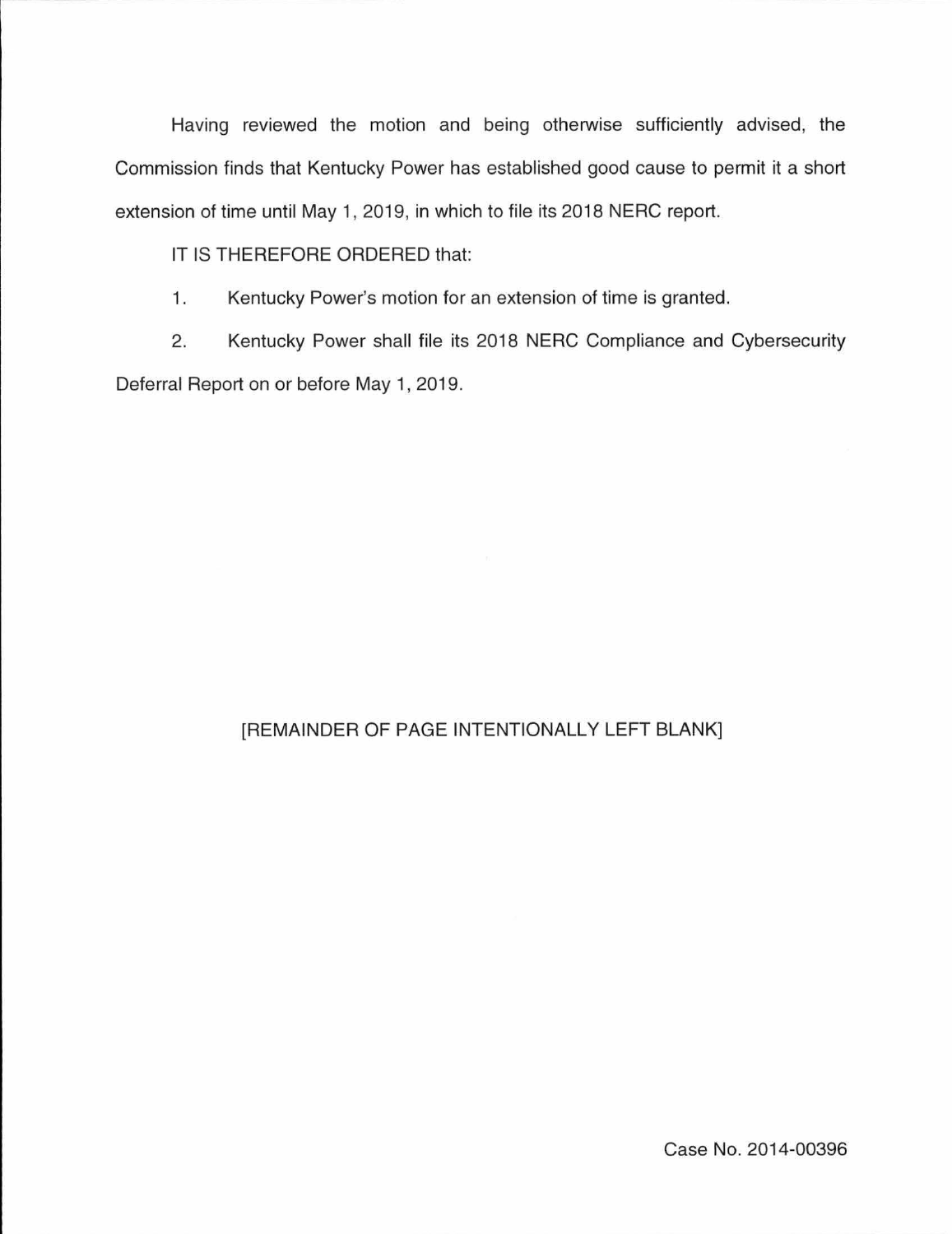By the Commission

| <b>ENTERED</b> |                                                     |
|----------------|-----------------------------------------------------|
|                | APR 25 2019                                         |
|                | <b>KENTUCKY PUBLIC</b><br><b>SERVICE COMMISSION</b> |

ATTEST:

Duen R. Pienso Executive Director

Case No. 2014-00396